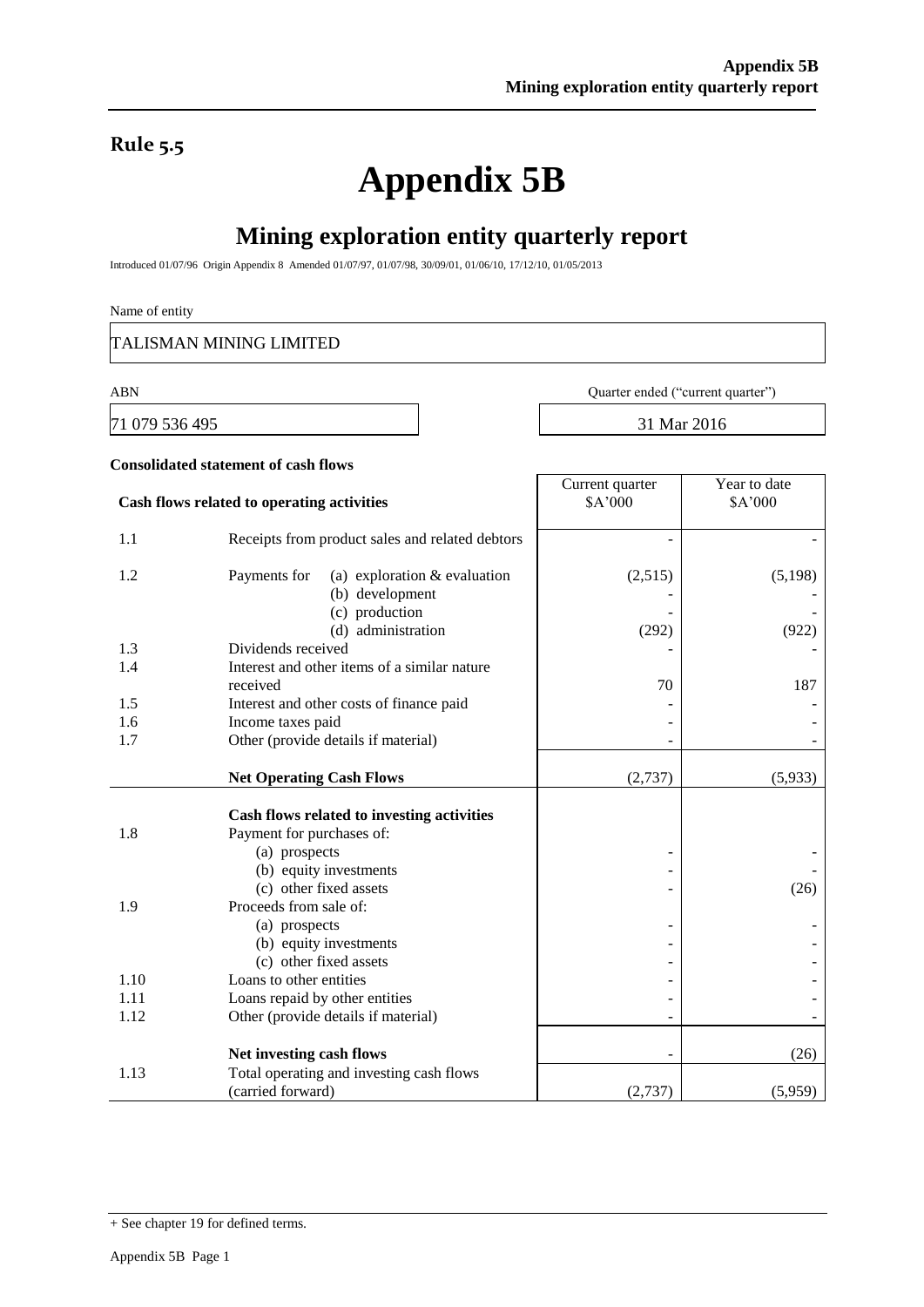| 1.13 | Total operating and investing cash flows      | (2,737) | (5,959) |
|------|-----------------------------------------------|---------|---------|
|      | (brought forward)                             |         |         |
|      |                                               |         |         |
|      | Cash flows related to financing activities    |         |         |
| 1.14 | Proceeds from issues of shares, options, etc. | 16,713  | 24,713  |
| 1.15 | Proceeds from sale of forfeited shares        |         |         |
| 1.16 | Proceeds from borrowings                      |         |         |
| 1.17 | Repayment of borrowings                       |         |         |
| 1.18 | Dividends paid                                |         |         |
| 1.19 | Other (share issue costs)                     | (836)   | (1,236) |
|      | Net financing cash flows                      | 15,877  | 23,477  |
|      | Net increase (decrease) in cash held          | 13,140  | 17,518  |
| 1.20 | Cash at beginning of quarter/year to date     | 9,082   | 4,704   |
| 1.21 | Exchange rate adjustments to item 1.20        |         |         |
| 1.22 | Cash at end of quarter                        | 22.222  | 22.222  |

#### **Payments to directors of the entity and associates of the directors, related entities of the entity and associates of the related entities**

|      |                                                                  | Current quarter<br>\$A'000 |
|------|------------------------------------------------------------------|----------------------------|
| 1.23 | Aggregate amount of payments to the parties included in item 1.2 | 141                        |
| 1.24 | Aggregate amount of loans to the parties included in item 1.10   |                            |

1.25 Explanation necessary for an understanding of the transactions

Remuneration to Directors

#### **Non-cash financing and investing activities**

2.1 Details of financing and investing transactions which have had a material effect on consolidated assets and liabilities but did not involve cash flows

N/A

2.2 Details of outlays made by other entities to establish or increase their share in projects in which the reporting entity has an interest

See commentary in section 6.1

<sup>+</sup> See chapter 19 for defined terms.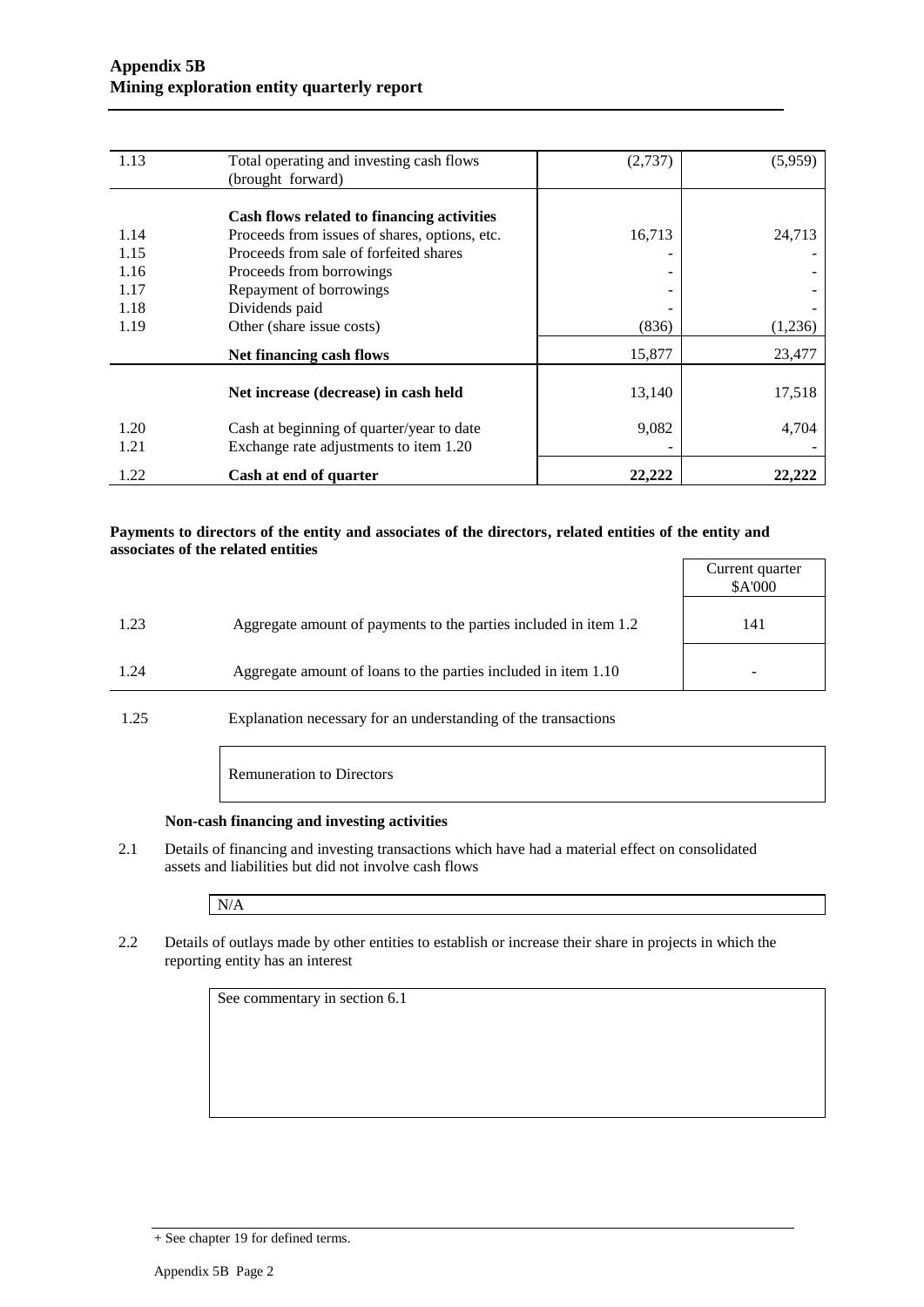#### **Financing facilities available**

*Add notes as necessary for an understanding of the position.*

|     |                             | Amount available<br>\$A'000 | Amount used<br>\$A'000 |
|-----|-----------------------------|-----------------------------|------------------------|
| 3.1 | Loan facilities             | -                           | -                      |
| 3.2 | Credit standby arrangements | -                           |                        |

#### **Estimated cash outflows for next quarter**

| 4.1 | Exploration and evaluation | \$A'000 |
|-----|----------------------------|---------|
|     |                            | 2,500   |
| 4.2 | Development                |         |
| 4.3 | Production                 |         |
| 4.4 | Administration             | 350     |
|     | <b>Total</b>               | 2,850   |

#### **Reconciliation of cash**

| Reconciliation of cash at the end of the quarter (as<br>shown in the consolidated statement of cash flows) to<br>the related items in the accounts is as follows. |                                                  | Current quarter<br>\$A'000 | Previous quarter<br>\$A'000 |
|-------------------------------------------------------------------------------------------------------------------------------------------------------------------|--------------------------------------------------|----------------------------|-----------------------------|
| 5.1                                                                                                                                                               | Cash on hand and at bank                         | 16.219                     | 585                         |
| 5.2                                                                                                                                                               | Deposits at call                                 | 6.003                      | 8.497                       |
| 5.3                                                                                                                                                               | Bank overdraft                                   |                            |                             |
| 5.4                                                                                                                                                               | Other (provide details)                          |                            |                             |
|                                                                                                                                                                   | <b>Total: cash at end of quarter</b> (item 1.22) | 22.222                     | 9,082                       |

<sup>+</sup> See chapter 19 for defined terms.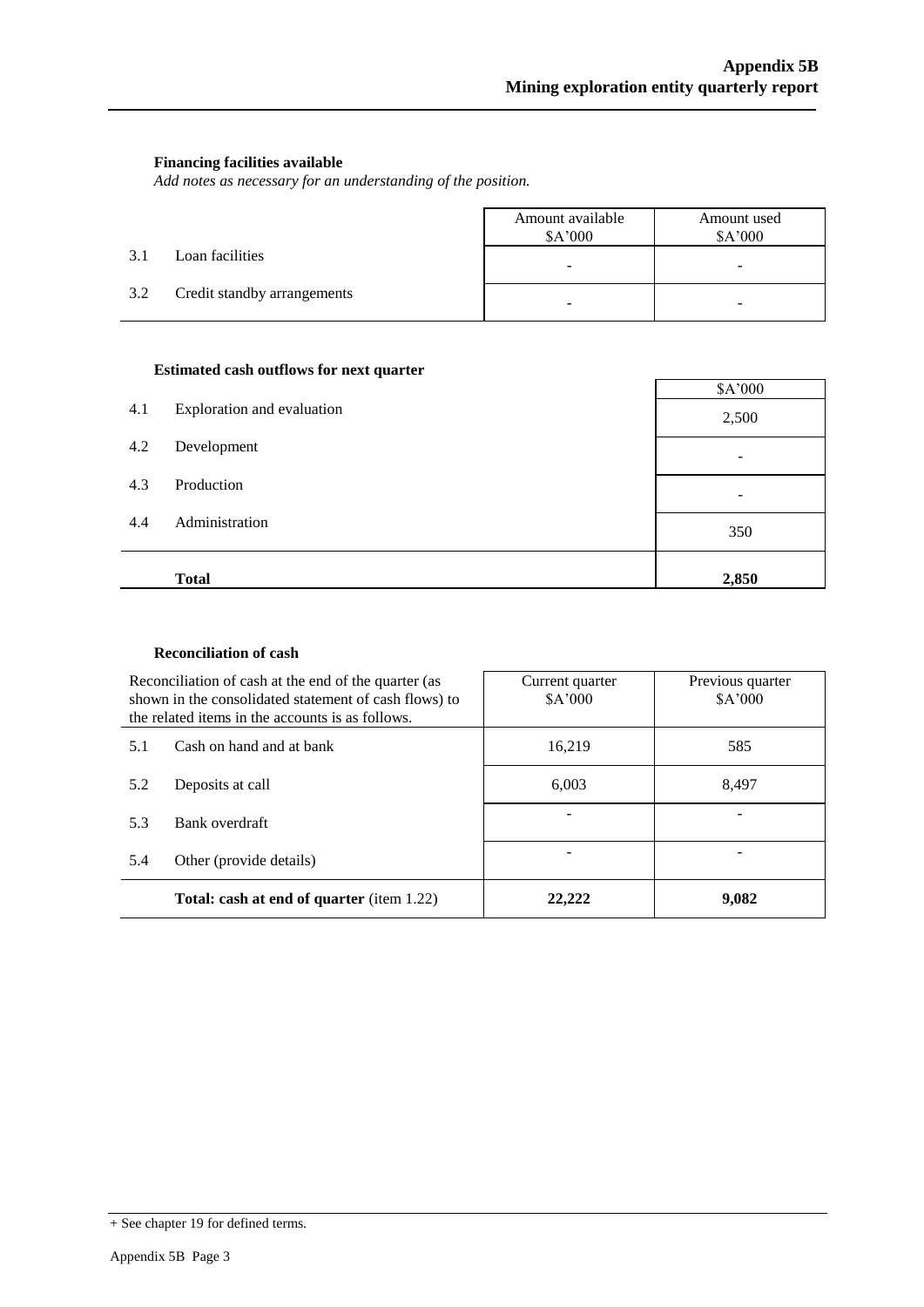**Changes in interests in mining tenements**

|     |                         | Tenement reference        | Nature of interest    | Interest at  | Interest at |
|-----|-------------------------|---------------------------|-----------------------|--------------|-------------|
|     |                         |                           | (note (2))            | beginning of | end of      |
|     |                         |                           |                       | quarter      | quarter     |
| 6.1 | Interests in mining     |                           |                       |              |             |
|     | tenements relinquished, | <b>Doolgunna Projects</b> |                       |              |             |
|     | reduced or lapsed       |                           |                       |              |             |
|     |                         | E52/2282                  | Farm-In Joint Venture | 49%          | $30\%*$     |
|     |                         | E52/2313                  | Farm-In Joint Venture | 49%          | $30\% *$    |
|     |                         | E52/2466                  | Farm-In Joint Venture | 49%          | $30\% *$    |
|     |                         | E52/2275                  | Farm-In Joint Venture | 31%          | 18.8%*      |
|     |                         | P <sub>52</sub> /1241     | Relinquished          | 49%          | $0\%$ **    |
|     |                         |                           |                       |              |             |
|     |                         |                           |                       |              |             |
| 6.2 | Interests in mining     |                           |                       |              |             |
|     | tenements acquired or   |                           |                       |              |             |
|     | increased               |                           |                       |              |             |

*\* During the December 2015 quarter, Sandfire provided a formal Notice to Talisman stating it had solefunded a total of \$15 million of exploration expenditure in order to earn 70% interest in Talisman's interest in the Doolgunna Projects. Following the satisfactory audit of this expenditure a formal transfer of the final 19% interest in the Doolgunna Projects from Talisman to Sandfire was registered with the Department of Mines and Petroleum on 12 March 2016.*

*\*\* Tenement P52/1241 was surrendered by the Joint Venture upon reaching expiry on 15 March 2016.*

<sup>+</sup> See chapter 19 for defined terms.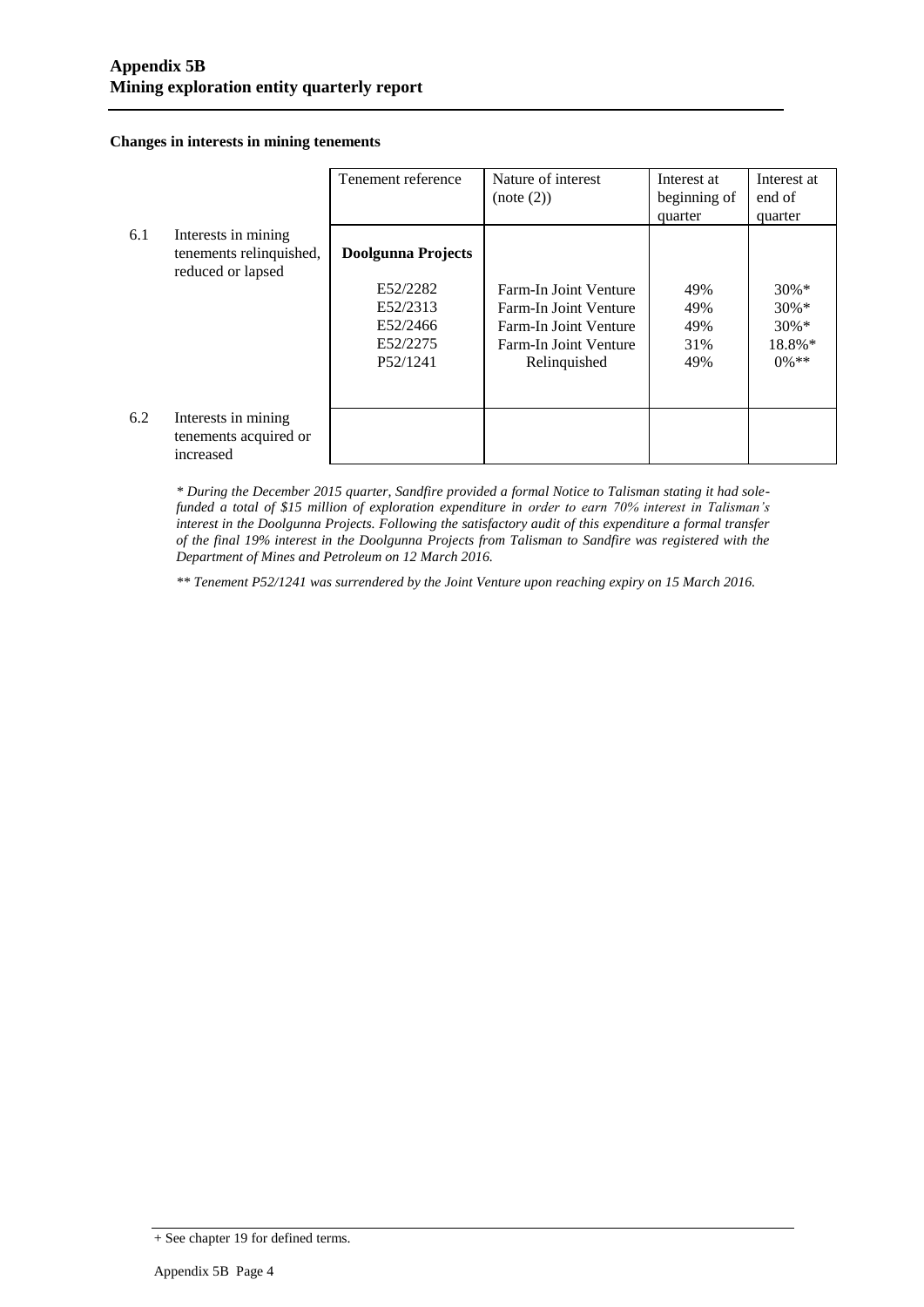#### **Issued and quoted securities at end of current quarter**

*Description includes rate of interest and any redemption or conversion rights together with prices and dates.*

|      |     |                                                                                    | Total number                           | Number<br>quoted | Issue price per<br>security (see<br>note 3) (cents) | Amount paid up per<br>security (see note 3)<br>(cents) |
|------|-----|------------------------------------------------------------------------------------|----------------------------------------|------------------|-----------------------------------------------------|--------------------------------------------------------|
|      | 7.1 | <sup>+</sup> securities<br>Preference<br>(description)                             |                                        |                  |                                                     |                                                        |
|      | 7.2 | Changes during quarter<br>(a) Increases through<br>issues<br>(b) Decreases through |                                        |                  |                                                     |                                                        |
|      |     | returns of capital, buy-<br>backs, redemptions                                     |                                        |                  |                                                     |                                                        |
|      | 7.3 | <sup>+</sup> Ordinary securities                                                   | 185,699,879                            | 185,699,879      |                                                     |                                                        |
|      | 7.4 | Changes during quarter<br>(a) Increases through<br>issues<br>(b) Decreases through | 37,139,975<br>$\overline{\phantom{m}}$ | 37,139,975<br>÷  | 45 cents                                            | 45 cents                                               |
|      |     | returns of capital, buy-<br>backs                                                  |                                        |                  |                                                     |                                                        |
|      | 7.5 | <sup>+</sup> Convertible<br>debt securities<br>(description)                       |                                        |                  |                                                     |                                                        |
|      | 7.6 | Changes during quarter<br>(a) Increases through<br>issues                          |                                        |                  |                                                     |                                                        |
|      |     | (b) Decreases through<br>securities matured,<br>converted                          | ÷,                                     |                  |                                                     |                                                        |
| 7.7  |     | <b>Options</b> (description                                                        |                                        |                  | Exercise price                                      | Expiry date                                            |
|      |     | and conversion factor)                                                             | 150,000                                | ÷                | \$0.40                                              | 30/09/2016                                             |
|      |     |                                                                                    | 175,000                                |                  | \$0.50                                              | 30/09/2016                                             |
|      |     |                                                                                    | 175,000                                |                  | \$0.60                                              | 30/09/2016                                             |
|      |     |                                                                                    | 562,500                                |                  | \$0.43                                              | 31/10/2016                                             |
|      |     |                                                                                    | 562,500                                |                  | \$0.51                                              | 31/10/2016                                             |
|      |     |                                                                                    | 562,500                                |                  | \$0.60                                              | 31/10/2016                                             |
|      |     |                                                                                    | 562,500<br>150,000                     |                  | \$0.69<br>\$0.90                                    | 31/10/2016<br>30/06/2017                               |
|      |     |                                                                                    | 750,000                                |                  | \$0.41                                              | 31/10/2017                                             |
|      |     |                                                                                    | 750,000                                |                  | \$0.49                                              | 31/10/2017                                             |
|      |     |                                                                                    | 750,000                                |                  | \$0.56                                              | 31/10/2017                                             |
|      |     |                                                                                    | 750,000                                |                  | \$0.64                                              | 31/10/2017                                             |
|      |     |                                                                                    | 125,000                                |                  | \$0.40                                              | 01/03/2018                                             |
|      |     |                                                                                    | 125,000                                |                  | \$0.50                                              | 01/03/2018                                             |
|      |     |                                                                                    | 125,000                                |                  | \$0.60                                              | 01/03/2018                                             |
|      |     |                                                                                    | 125,000                                |                  | \$0.70                                              | 01/03/2018                                             |
| 7.8  |     | Issued during quarter                                                              |                                        | $\overline{a}$   | $\overline{a}$                                      |                                                        |
| 7.9  |     | Exercised during quarter                                                           | $\blacksquare$                         | $\overline{a}$   | $\overline{a}$                                      | $\overline{a}$                                         |
| 7.10 |     | Expired during quarter                                                             | $\overline{\phantom{0}}$               | $\overline{a}$   |                                                     |                                                        |
| 7.11 |     | <b>Debentures</b><br>(totals only)                                                 | $\overline{a}$                         | $\overline{a}$   |                                                     |                                                        |
| 7.12 |     | <b>Unsecured notes (totals</b><br>only)                                            | $\overline{\phantom{a}}$               | ÷,               |                                                     |                                                        |

<sup>+</sup> See chapter 19 for defined terms.